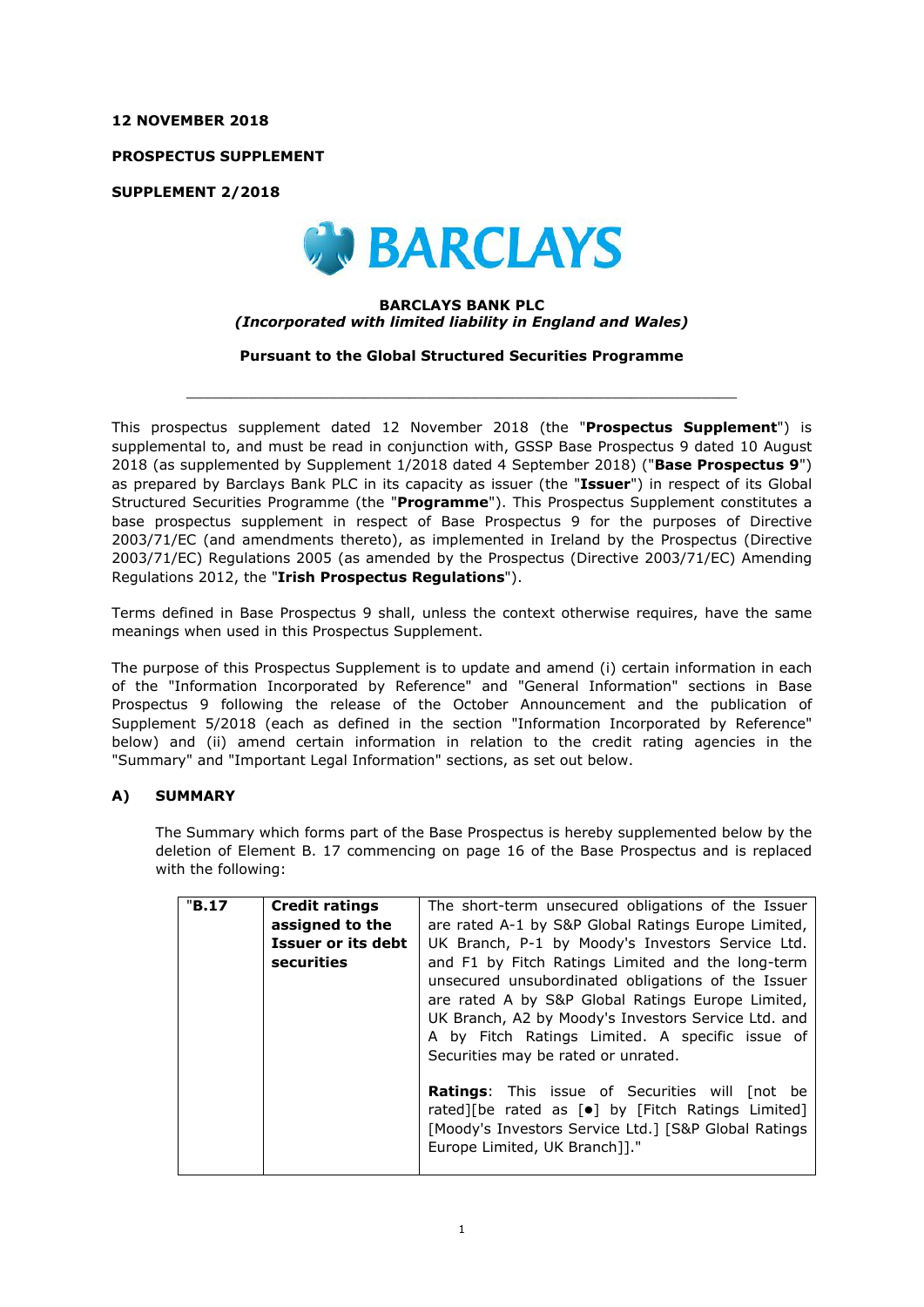# **B) INFORMATION INCORPORATED BY REFERENCE**

The section entitled "Information Incorporated by Reference" on pages 115 to 120 of Base Prospectus 9 shall be updated by:

- (i) adding the following documents (the "**Documents**", each a "**Document**") to the list of source documents in paragraph 1 (*Source documents*):
	- (1) the joint announcement of Barclays PLC and the Issuer, as filed with the SEC on Form 6-K, on 26 October 2018 in respect of the dismissal of Serious Fraud Office charges against Barclays PLC and the Issuer (the "**October Announcement**"); and
	- (2) Supplement 5/2018 dated 31 October 2018 to the Registration Document dated 16 March 2018 ("**Supplement 5/2018**").
- (ii) adding the following page references to the cross-reference lists in paragraph 2 (*Information incorporated by reference*):

### *From the October Announcement*

**Exhibit 99.1 – Dismissal of SFO charges against Barclays PLC and Barclays Bank PLC** Page 4

#### *From Supplement 5/2018*

The Issuer and the Group **Page 2** and the Group **Page 2** 

### **C) IMPORTANT LEGAL INFORMATION**

The section entitled "Important Legal Information" on pages 467 to 476 of Base Prospectus 9 shall be amended by replacing the words "S&P Global Ratings Europe Limited" with the words "S&P Global Ratings Europe Limited, UK Branch" in the first paragraph under the subheading "Ratings" on page 468 of Base Prospectus 9, so that the paragraph shall now read as follows:

"The credit ratings included or referred to in this Base Prospectus or any document incorporated by reference are, for the purposes of Regulation (EC) No 1060/2009 on credit rating agencies (the "**CRA Regulation**"), issued by Fitch Ratings Limited ("**Fitch**"), Moody's Investors Service Ltd. ("**Moody's**") and S&P Global Ratings Europe Limited, UK Branch ("**Standard & Poor's**"), each of which is established in the European Union and has been registered under the CRA Regulation."

### **D) GENERAL INFORMATION**

The section entitled "General Information" on pages 477 to 481 of Base Prospectus 9 shall be updated by deleting the information set out under the sub-heading "Legal Proceedings" on page 477 of Base Prospectus 9, so that the paragraph shall now read as follows:

"Save as disclosed under (i) Note 17 (*Legal, competition and regulatory matters*) to the condensed consolidated interim financial statements of the Issuer on pages 40 to 50 of the 2018 Interim Results Announcement and (ii) the October Announcement, there are no governmental, legal or arbitration proceedings (including any such proceedings which are pending or threatened of which the Issuer is aware), which may have or have had during the 12 months preceding the date of this Base Prospectus, a significant effect on the financial position or profitability of the Issuer and/or the Bank Group."